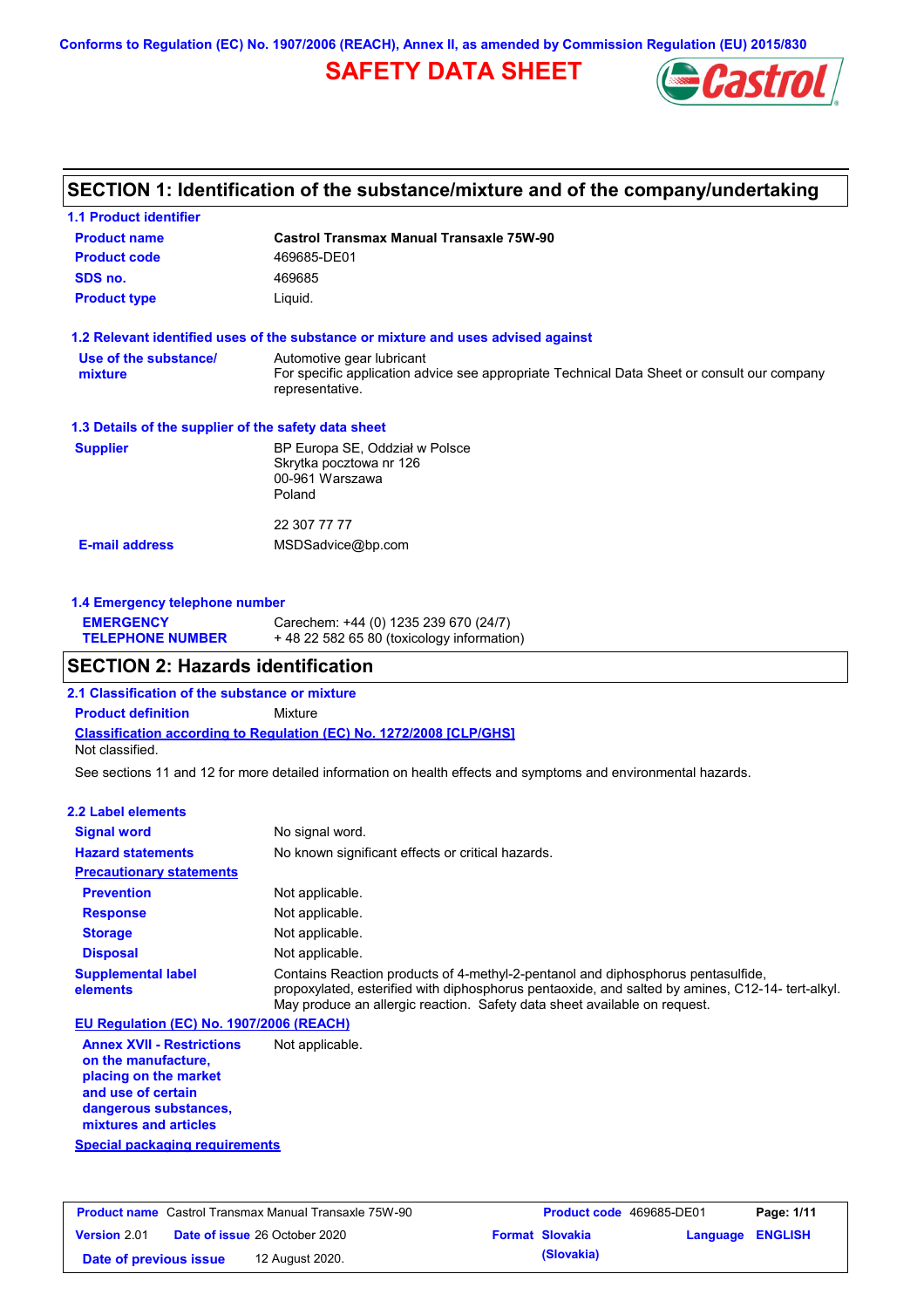# **SECTION 2: Hazards identification**

| <b>Containers to be fitted</b><br>with child-resistant<br>fastenings                                                     | Not applicable.                                                                                               |
|--------------------------------------------------------------------------------------------------------------------------|---------------------------------------------------------------------------------------------------------------|
| <b>Tactile warning of danger</b>                                                                                         | Not applicable.                                                                                               |
| 2.3 Other hazards                                                                                                        |                                                                                                               |
| <b>Results of PBT and vPvB</b><br>assessment                                                                             | Product does not meet the criteria for PBT or vPvB according to Regulation (EC) No. 1907/2006,<br>Annex XIII. |
| <b>Product meets the criteria</b><br>for PBT or vPvB according<br>to Regulation (EC) No.<br><b>1907/2006, Annex XIII</b> | This mixture does not contain any substances that are assessed to be a PBT or a vPvB.                         |
| Other hazards which do<br>not result in classification                                                                   | Defatting to the skin.                                                                                        |

### **SECTION 3: Composition/information on ingredients**

Mixture

### **3.2 Mixtures**

**Product definition**

Synthetic base stock. Proprietary performance additives.

| <b>Product/ingredient</b><br>name                             | <b>Identifiers</b>                                                                     | $\%$      | <b>Regulation (EC) No.</b><br>1272/2008 [CLP] | <b>Type</b> |
|---------------------------------------------------------------|----------------------------------------------------------------------------------------|-----------|-----------------------------------------------|-------------|
| 1-Decene, homopolymer,<br>hydrogenated                        | REACH #: 01-2119486452-34<br>$EC: 500-183-1$<br>CAS: 68037-01-4                        | 225 - ≤50 | Asp. Tox. 1, H304                             | $[1]$       |
| Dec-1-ene, trimers, hydrogenated                              | REACH #: 01-2119493949-12 ≥25 - ≤50<br>$EC: 500-393-3$<br>CAS: 157707-86-3             |           | Asp. Tox. 1, H304                             | $[1]$       |
| Distillates (petroleum), solvent-<br>dewaxed heavy paraffinic | REACH #: 01-2119471299-27<br>EC: $265-169-7$<br>CAS: 64742-65-0<br>Index: 649-474-00-6 | ≤10       | Asp. Tox. 1, H304                             | [1] [2]     |

### **See Section 16 for the full text of the H statements declared above.**

Type

[1] Substance classified with a health or environmental hazard

[2] Substance with a workplace exposure limit

[3] Substance meets the criteria for PBT according to Regulation (EC) No. 1907/2006, Annex XIII

[4] Substance meets the criteria for vPvB according to Regulation (EC) No. 1907/2006, Annex XIII

[5] Substance of equivalent concern

[6] Additional disclosure due to company policy

Occupational exposure limits, if available, are listed in Section 8.

### **SECTION 4: First aid measures**

# **4.1 Description of first aid measures**

| Eye contact                       | In case of contact, immediately flush eyes with plenty of water for at least 15 minutes. Eyelids<br>should be held away from the eyeball to ensure thorough rinsing. Check for and remove any<br>contact lenses. Get medical attention. |
|-----------------------------------|-----------------------------------------------------------------------------------------------------------------------------------------------------------------------------------------------------------------------------------------|
| <b>Skin contact</b>               | Wash skin thoroughly with soap and water or use recognised skin cleanser. Remove<br>contaminated clothing and shoes. Wash clothing before reuse. Clean shoes thoroughly before<br>reuse. Get medical attention if irritation develops.  |
| <b>Inhalation</b>                 | If inhaled, remove to fresh air. Get medical attention if symptoms occur.                                                                                                                                                               |
| <b>Ingestion</b>                  | Do not induce vomiting unless directed to do so by medical personnel. Get medical attention if<br>symptoms occur.                                                                                                                       |
| <b>Protection of first-aiders</b> | No action shall be taken involving any personal risk or without suitable training.                                                                                                                                                      |

### **4.2 Most important symptoms and effects, both acute and delayed**

See Section 11 for more detailed information on health effects and symptoms.

### **Potential acute health effects**

| <b>Inhalation</b>      | Vapour inhalation under ambient conditions is not normally a problem due to low vapour<br>pressure. |  |                          |                  |            |
|------------------------|-----------------------------------------------------------------------------------------------------|--|--------------------------|------------------|------------|
|                        | <b>Product name</b> Castrol Transmax Manual Transaxle 75W-90                                        |  | Product code 469685-DE01 |                  | Page: 2/11 |
| <b>Version 2.01</b>    | <b>Date of issue 26 October 2020</b>                                                                |  | <b>Format Slovakia</b>   | Language ENGLISH |            |
| Date of previous issue | 12 August 2020.                                                                                     |  | (Slovakia)               |                  |            |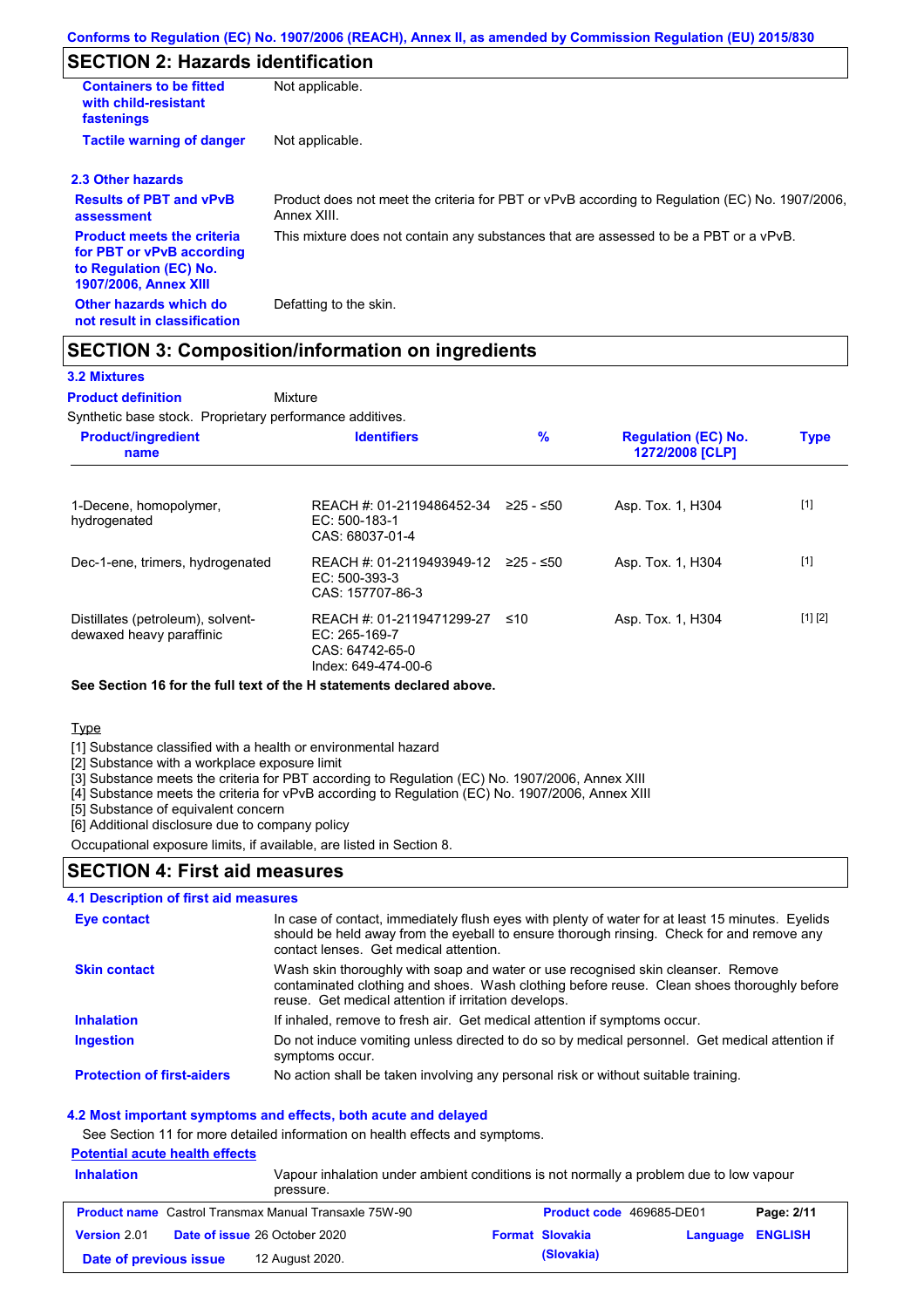## **Conforms to Regulation (EC) No. 1907/2006 (REACH), Annex II, as amended by Commission Regulation (EU) 2015/830**

# **SECTION 4: First aid measures**

| <b>Ingestion</b>    | No known significant effects or critical hazards.                                                                 |
|---------------------|-------------------------------------------------------------------------------------------------------------------|
| <b>Skin contact</b> | Defatting to the skin. May cause skin dryness and irritation.                                                     |
| <b>Eye contact</b>  | No known significant effects or critical hazards.                                                                 |
|                     | Delayed and immediate effects as well as chronic effects from short and long-term exposure                        |
| <b>Inhalation</b>   | Overexposure to the inhalation of airborne droplets or aerosols may cause irritation of the<br>respiratory tract. |
| <b>Ingestion</b>    | Ingestion of large quantities may cause nausea and diarrhoea.                                                     |
| <b>Skin contact</b> | Prolonged or repeated contact can defat the skin and lead to irritation and/or dermatitis.                        |
| Eye contact         | Potential risk of transient stinging or redness if accidental eye contact occurs.                                 |
|                     |                                                                                                                   |

### **4.3 Indication of any immediate medical attention and special treatment needed**

| Treatment should in general be symptomatic and directed to relieving any effects.<br><b>Notes to physician</b> |                                                                                                                                                                                                                                                                                                                                                                   |  |  |  |
|----------------------------------------------------------------------------------------------------------------|-------------------------------------------------------------------------------------------------------------------------------------------------------------------------------------------------------------------------------------------------------------------------------------------------------------------------------------------------------------------|--|--|--|
| <b>SECTION 5: Firefighting measures</b>                                                                        |                                                                                                                                                                                                                                                                                                                                                                   |  |  |  |
| 5.1 Extinguishing media                                                                                        |                                                                                                                                                                                                                                                                                                                                                                   |  |  |  |
| <b>Suitable extinguishing</b><br>media                                                                         | In case of fire, use foam, dry chemical or carbon dioxide extinguisher or spray.                                                                                                                                                                                                                                                                                  |  |  |  |
| <b>Unsuitable extinguishing</b><br>media                                                                       | Do not use water jet. The use of a water jet may cause the fire to spread by splashing the<br>burning product.                                                                                                                                                                                                                                                    |  |  |  |
| 5.2 Special hazards arising from the substance or mixture                                                      |                                                                                                                                                                                                                                                                                                                                                                   |  |  |  |
| <b>Hazards from the</b><br>substance or mixture                                                                | In a fire or if heated, a pressure increase will occur and the container may burst.                                                                                                                                                                                                                                                                               |  |  |  |
| <b>Hazardous combustion</b><br>products                                                                        | Combustion products may include the following:<br>carbon oxides (CO, CO <sub>2</sub> ) (carbon monoxide, carbon dioxide)                                                                                                                                                                                                                                          |  |  |  |
| <b>5.3 Advice for firefighters</b>                                                                             |                                                                                                                                                                                                                                                                                                                                                                   |  |  |  |
| <b>Special precautions for</b><br>fire-fighters                                                                | No action shall be taken involving any personal risk or without suitable training. Promptly<br>isolate the scene by removing all persons from the vicinity of the incident if there is a fire.                                                                                                                                                                    |  |  |  |
| <b>Special protective</b><br>equipment for fire-fighters                                                       | Fire-fighters should wear appropriate protective equipment and self-contained breathing<br>apparatus (SCBA) with a full face-piece operated in positive pressure mode. Clothing for fire-<br>fighters (including helmets, protective boots and gloves) conforming to European standard EN<br>469 will provide a basic level of protection for chemical incidents. |  |  |  |

# **SECTION 6: Accidental release measures**

|                                                          | 6.1 Personal precautions, protective equipment and emergency procedures                                                                                                                                                                                                                                                                                                                        |
|----------------------------------------------------------|------------------------------------------------------------------------------------------------------------------------------------------------------------------------------------------------------------------------------------------------------------------------------------------------------------------------------------------------------------------------------------------------|
| For non-emergency<br>personnel                           | No action shall be taken involving any personal risk or without suitable training. Evacuate<br>surrounding areas. Keep unnecessary and unprotected personnel from entering. Do not touch<br>or walk through spilt material. Floors may be slippery; use care to avoid falling. Put on<br>appropriate personal protective equipment.                                                            |
| For emergency responders                                 | If specialised clothing is required to deal with the spillage, take note of any information in<br>Section 8 on suitable and unsuitable materials. See also the information in "For non-<br>emergency personnel".                                                                                                                                                                               |
| <b>6.2 Environmental</b><br><b>precautions</b>           | Avoid dispersal of spilt material and runoff and contact with soil, waterways, drains and sewers.<br>Inform the relevant authorities if the product has caused environmental pollution (sewers,<br>waterways, soil or air).                                                                                                                                                                    |
| 6.3 Methods and material for containment and cleaning up |                                                                                                                                                                                                                                                                                                                                                                                                |
| <b>Small spill</b>                                       | Stop leak if without risk. Move containers from spill area. Absorb with an inert material and<br>place in an appropriate waste disposal container. Dispose of via a licensed waste disposal<br>contractor.                                                                                                                                                                                     |
| Large spill                                              | Stop leak if without risk. Move containers from spill area. Prevent entry into sewers, water<br>courses, basements or confined areas. Contain and collect spillage with non-combustible,<br>absorbent material e.g. sand, earth, vermiculite or diatomaceous earth and place in container<br>for disposal according to local regulations. Dispose of via a licensed waste disposal contractor. |

| <b>Product name</b> Castrol Transmax Manual Transaxle 75W-90 |  | <b>Product code</b> 469685-DE01      |  | Page: 3/11             |                         |  |
|--------------------------------------------------------------|--|--------------------------------------|--|------------------------|-------------------------|--|
| <b>Version 2.01</b>                                          |  | <b>Date of issue 26 October 2020</b> |  | <b>Format Slovakia</b> | <b>Language ENGLISH</b> |  |
| Date of previous issue                                       |  | 12 August 2020.                      |  | (Slovakia)             |                         |  |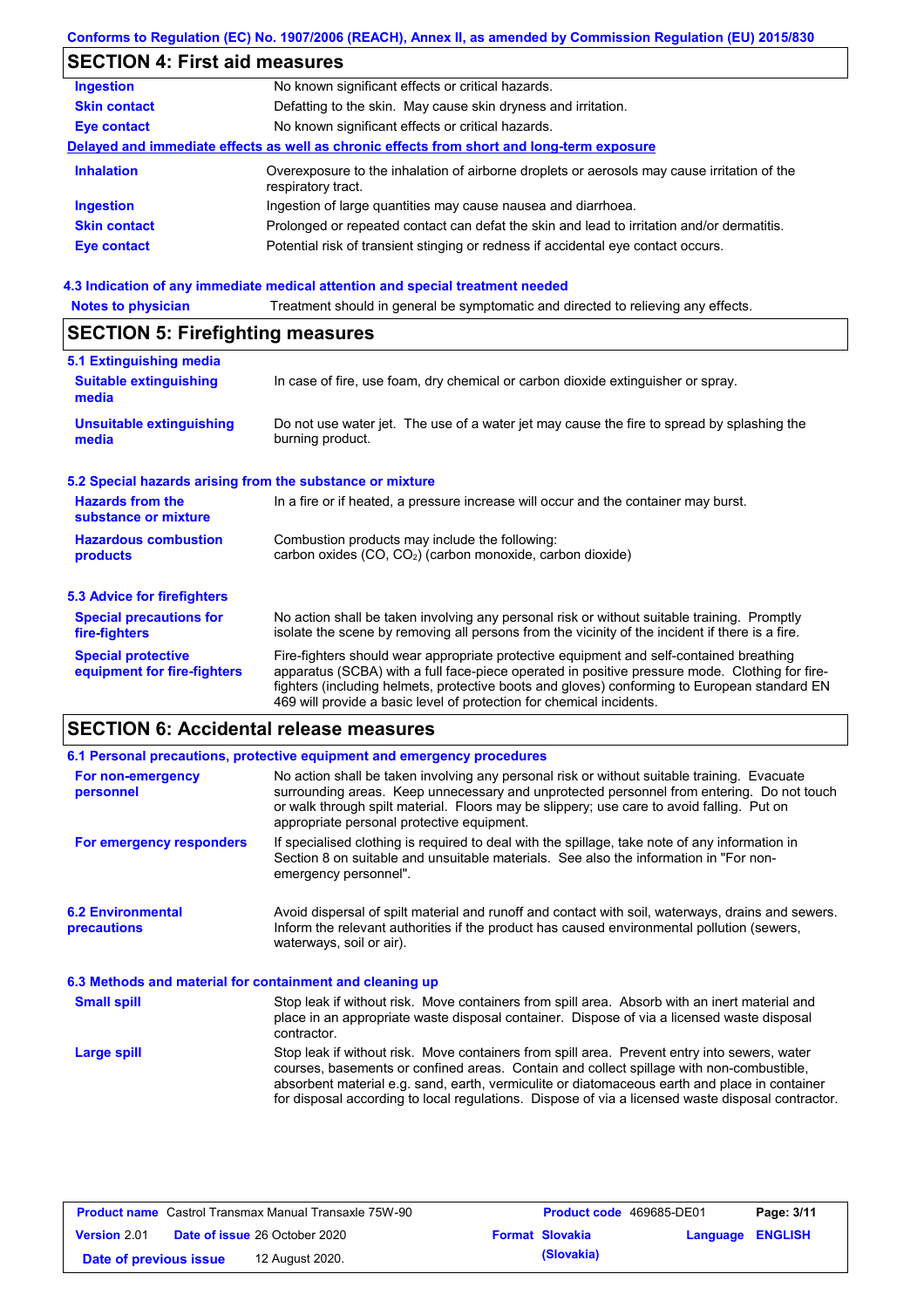## **SECTION 6: Accidental release measures**

| 6.4 Reference to other | See Section 1 for emergency contact information.                            |
|------------------------|-----------------------------------------------------------------------------|
| <b>sections</b>        | See Section 5 for firefighting measures.                                    |
|                        | See Section 8 for information on appropriate personal protective equipment. |
|                        | See Section 12 for environmental precautions.                               |
|                        | See Section 13 for additional waste treatment information.                  |

## **SECTION 7: Handling and storage**

| 7.1 Precautions for safe handling                                                    |                                                                                                                                                                                                                                                                                                                                                                                                                                                                                          |
|--------------------------------------------------------------------------------------|------------------------------------------------------------------------------------------------------------------------------------------------------------------------------------------------------------------------------------------------------------------------------------------------------------------------------------------------------------------------------------------------------------------------------------------------------------------------------------------|
| <b>Protective measures</b>                                                           | Put on appropriate personal protective equipment.                                                                                                                                                                                                                                                                                                                                                                                                                                        |
| <b>Advice on general</b><br>occupational hygiene                                     | Eating, drinking and smoking should be prohibited in areas where this material is handled.<br>stored and processed. Wash thoroughly after handling. Remove contaminated clothing and<br>protective equipment before entering eating areas. See also Section 8 for additional<br>information on hygiene measures.                                                                                                                                                                         |
| <b>7.2 Conditions for safe</b><br>storage, including any<br><i>incompatibilities</i> | Store in accordance with local regulations. Store in a dry, cool and well-ventilated area, away<br>from incompatible materials (see Section 10). Keep away from heat and direct sunlight. Keep<br>container tightly closed and sealed until ready for use. Containers that have been opened must<br>be carefully resealed and kept upright to prevent leakage. Store and use only in equipment/<br>containers designed for use with this product. Do not store in unlabelled containers. |
| <b>Not suitable</b>                                                                  | Prolonged exposure to elevated temperature.                                                                                                                                                                                                                                                                                                                                                                                                                                              |
| 7.3 Specific end use(s)                                                              |                                                                                                                                                                                                                                                                                                                                                                                                                                                                                          |
| <b>Recommendations</b>                                                               | See section 1.2 and Exposure scenarios in annex, if applicable.                                                                                                                                                                                                                                                                                                                                                                                                                          |

### **SECTION 8: Exposure controls/personal protection**

#### **8.1 Control parameters**

| <b>Occupational exposure limits</b>                          |                                                                                                                                                                                                                                                                                              |
|--------------------------------------------------------------|----------------------------------------------------------------------------------------------------------------------------------------------------------------------------------------------------------------------------------------------------------------------------------------------|
| <b>Product/ingredient name</b>                               | <b>Exposure limit values</b>                                                                                                                                                                                                                                                                 |
| Distillates (petroleum), solvent-dewaxed heavy<br>paraffinic | Government regulation SR c. 356/2006 (Slovakia).                                                                                                                                                                                                                                             |
|                                                              | TWA: 1 mg/m <sup>3</sup> , (Mineral oils) 8 hours. Issued/Revised: 6/2006 Form:<br>liquid aerosol, fumes                                                                                                                                                                                     |
|                                                              | TWA: 5 ppm, (Mineral oils) 8 hours. Issued/Revised: 6/2006 Form: liquid<br>aerosol, fumes                                                                                                                                                                                                    |
|                                                              | STEL: 3 mg/m <sup>3</sup> , (Mineral oils) 15 minutes. Issued/Revised: 12/2011<br>Form: liquid aerosol, fumes                                                                                                                                                                                |
|                                                              | STEL: 15 ppm, (Mineral oils) 15 minutes. Issued/Revised: 12/2011 Form:<br>liquid aerosol, fumes                                                                                                                                                                                              |
| quidance only.                                               | Whilst specific OELs for certain components may be shown in this section, other components may be present in any mist,<br>vapour or dust produced. Therefore, the specific OELs may not be applicable to the product as a whole and are provided for                                         |
| <b>Recommended monitoring</b><br>procedures                  | If this product contains ingredients with exposure limits, personal, workplace atmosphere or<br>biological monitoring may be required to determine the effectiveness of the ventilation or other<br>control measures and/or the necessity to use respiratory protective equipment. Reference |

control measures and/or the necessity to use respiratory protective equipment. Reference should be made to monitoring standards, such as the following: European Standard EN 689 (Workplace atmospheres - Guidance for the assessment of exposure by inhalation to chemical agents for comparison with limit values and measurement strategy) European Standard EN 14042 (Workplace atmospheres - Guide for the application and use of procedures for the assessment of exposure to chemical and biological agents) European Standard EN 482 (Workplace atmospheres - General requirements for the performance of procedures for the measurement of chemical agents) Reference to national guidance documents for methods for the determination of hazardous substances will also be required.

**Derived No Effect Level**

No DNELs/DMELs available.

#### **Predicted No Effect Concentration**

No PNECs available

#### **8.2 Exposure controls**

| <b>Product name</b> Castrol Transmax Manual Transaxle 75W-90 |                                      | <b>Product code</b> 469685-DE01 |                        | Page: 4/11       |  |
|--------------------------------------------------------------|--------------------------------------|---------------------------------|------------------------|------------------|--|
| <b>Version 2.01</b>                                          | <b>Date of issue 26 October 2020</b> |                                 | <b>Format Slovakia</b> | Language ENGLISH |  |
| Date of previous issue                                       | 12 August 2020.                      |                                 | (Slovakia)             |                  |  |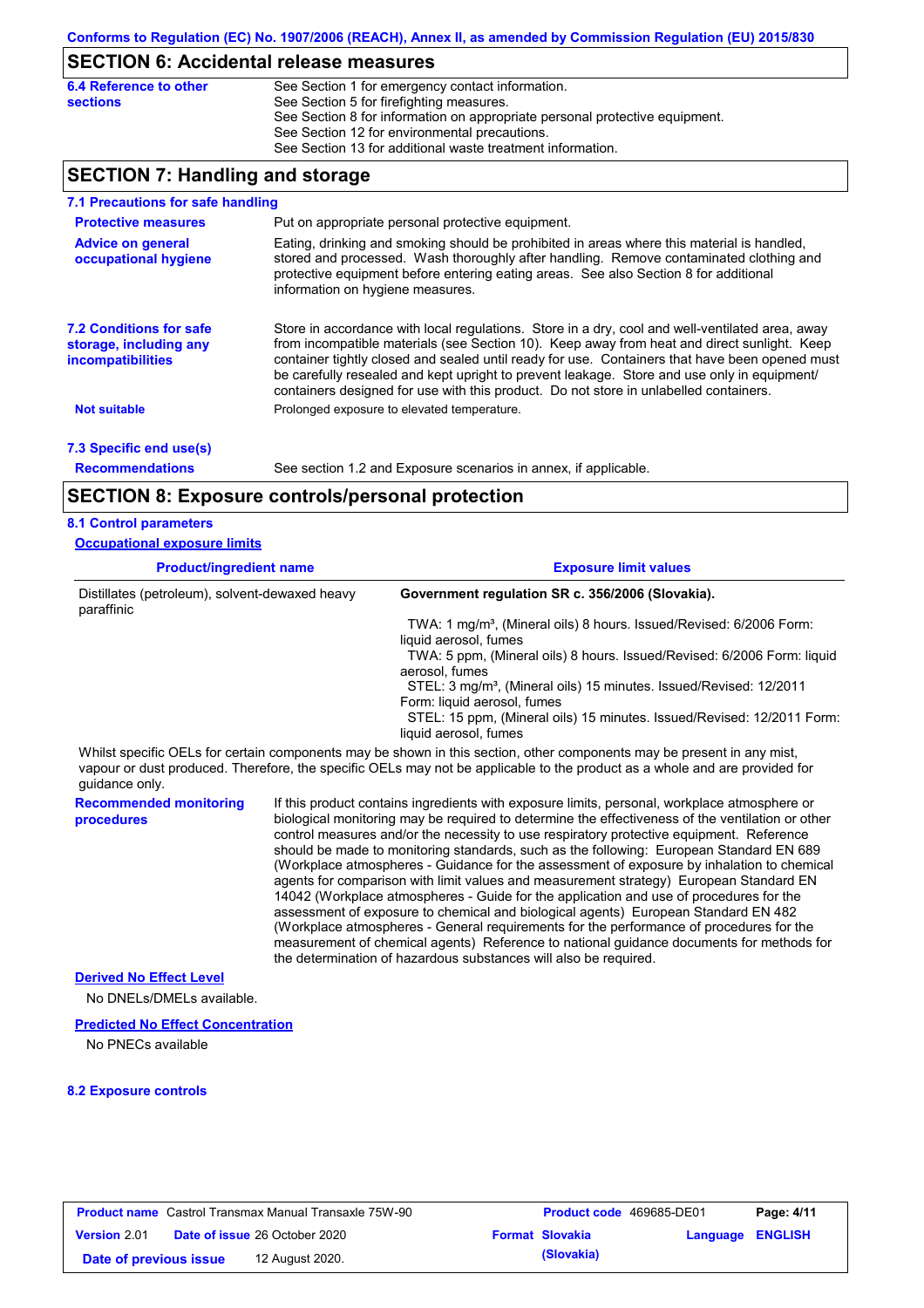# **SECTION 8: Exposure controls/personal protection**

| <b>Appropriate engineering</b><br>controls | Provide exhaust ventilation or other engineering controls to keep the relevant airborne<br>concentrations below their respective occupational exposure limits.<br>All activities involving chemicals should be assessed for their risks to health, to ensure<br>exposures are adequately controlled. Personal protective equipment should only be considered<br>after other forms of control measures (e.g. engineering controls) have been suitably evaluated.<br>Personal protective equipment should conform to appropriate standards, be suitable for use, be<br>kept in good condition and properly maintained.<br>Your supplier of personal protective equipment should be consulted for advice on selection and<br>appropriate standards. For further information contact your national organisation for standards.<br>The final choice of protective equipment will depend upon a risk assessment. It is important to<br>ensure that all items of personal protective equipment are compatible. |
|--------------------------------------------|---------------------------------------------------------------------------------------------------------------------------------------------------------------------------------------------------------------------------------------------------------------------------------------------------------------------------------------------------------------------------------------------------------------------------------------------------------------------------------------------------------------------------------------------------------------------------------------------------------------------------------------------------------------------------------------------------------------------------------------------------------------------------------------------------------------------------------------------------------------------------------------------------------------------------------------------------------------------------------------------------------|
| <b>Individual protection measures</b>      |                                                                                                                                                                                                                                                                                                                                                                                                                                                                                                                                                                                                                                                                                                                                                                                                                                                                                                                                                                                                         |
| <b>Hygiene measures</b>                    | Wash hands, forearms and face thoroughly after handling chemical products, before eating,<br>smoking and using the lavatory and at the end of the working period. Ensure that eyewash<br>stations and safety showers are close to the workstation location.                                                                                                                                                                                                                                                                                                                                                                                                                                                                                                                                                                                                                                                                                                                                             |
| <b>Respiratory protection</b>              | In case of insufficient ventilation, wear suitable respiratory equipment.<br>The correct choice of respiratory protection depends upon the chemicals being handled, the<br>conditions of work and use, and the condition of the respiratory equipment. Safety procedures<br>should be developed for each intended application. Respiratory protection equipment should<br>therefore be chosen in consultation with the supplier/manufacturer and with a full assessment<br>of the working conditions.                                                                                                                                                                                                                                                                                                                                                                                                                                                                                                   |
| <b>Eye/face protection</b>                 | Safety glasses with side shields.                                                                                                                                                                                                                                                                                                                                                                                                                                                                                                                                                                                                                                                                                                                                                                                                                                                                                                                                                                       |
| <b>Skin protection</b>                     |                                                                                                                                                                                                                                                                                                                                                                                                                                                                                                                                                                                                                                                                                                                                                                                                                                                                                                                                                                                                         |
| <b>Hand protection</b>                     | <b>General Information:</b>                                                                                                                                                                                                                                                                                                                                                                                                                                                                                                                                                                                                                                                                                                                                                                                                                                                                                                                                                                             |
|                                            | Because specific work environments and material handling practices vary, safety procedures<br>should be developed for each intended application. The correct choice of protective gloves<br>depends upon the chemicals being handled, and the conditions of work and use. Most gloves<br>provide protection for only a limited time before they must be discarded and replaced (even the<br>best chemically resistant gloves will break down after repeated chemical exposures).                                                                                                                                                                                                                                                                                                                                                                                                                                                                                                                        |
|                                            | Gloves should be chosen in consultation with the supplier / manufacturer and taking account of<br>a full assessment of the working conditions.                                                                                                                                                                                                                                                                                                                                                                                                                                                                                                                                                                                                                                                                                                                                                                                                                                                          |
|                                            | Recommended: Nitrile gloves.<br><b>Breakthrough time:</b>                                                                                                                                                                                                                                                                                                                                                                                                                                                                                                                                                                                                                                                                                                                                                                                                                                                                                                                                               |
|                                            | Breakthrough time data are generated by glove manufacturers under laboratory test conditions<br>and represent how long a glove can be expected to provide effective permeation resistance. It<br>is important when following breakthrough time recommendations that actual workplace<br>conditions are taken into account. Always consult with your glove supplier for up-to-date<br>technical information on breakthrough times for the recommended glove type.<br>Our recommendations on the selection of gloves are as follows:                                                                                                                                                                                                                                                                                                                                                                                                                                                                      |
|                                            | Continuous contact:                                                                                                                                                                                                                                                                                                                                                                                                                                                                                                                                                                                                                                                                                                                                                                                                                                                                                                                                                                                     |
|                                            | Gloves with a minimum breakthrough time of 240 minutes, or >480 minutes if suitable gloves<br>can be obtained.<br>If suitable gloves are not available to offer that level of protection, gloves with shorter<br>breakthrough times may be acceptable as long as appropriate glove maintenance and<br>replacement regimes are determined and adhered to.                                                                                                                                                                                                                                                                                                                                                                                                                                                                                                                                                                                                                                                |
|                                            | Short-term / splash protection:                                                                                                                                                                                                                                                                                                                                                                                                                                                                                                                                                                                                                                                                                                                                                                                                                                                                                                                                                                         |
|                                            | Recommended breakthrough times as above.<br>It is recognised that for short-term, transient exposures, gloves with shorter breakthrough times<br>may commonly be used. Therefore, appropriate maintenance and replacement regimes must<br>be determined and rigorously followed.                                                                                                                                                                                                                                                                                                                                                                                                                                                                                                                                                                                                                                                                                                                        |
|                                            | <b>Glove Thickness:</b>                                                                                                                                                                                                                                                                                                                                                                                                                                                                                                                                                                                                                                                                                                                                                                                                                                                                                                                                                                                 |
|                                            | For general applications, we recommend gloves with a thickness typically greater than 0.35 mm.                                                                                                                                                                                                                                                                                                                                                                                                                                                                                                                                                                                                                                                                                                                                                                                                                                                                                                          |
|                                            | It should be emphasised that glove thickness is not necessarily a good predictor of glove<br>resistance to a specific chemical, as the permeation efficiency of the glove will be dependent<br>on the exact composition of the glove material. Therefore, glove selection should also be based<br>on consideration of the task requirements and knowledge of breakthrough times.<br>Glove thickness may also vary depending on the glove manufacturer, the glove type and the<br>glove model. Therefore, the manufacturers' technical data should always be taken into account<br>to ensure selection of the most appropriate glove for the task.                                                                                                                                                                                                                                                                                                                                                       |
|                                            | Castrol Transmay Manual Transayle 75\N, 80<br><b>Draduct code, 160695 DE01</b><br>Dao: E/44                                                                                                                                                                                                                                                                                                                                                                                                                                                                                                                                                                                                                                                                                                                                                                                                                                                                                                             |

| <b>Product name</b> Castrol Transmax Manual Transaxle 75W-90 |  | <b>Product code</b> 469685-DE01      |  | Page: 5/11             |                  |  |
|--------------------------------------------------------------|--|--------------------------------------|--|------------------------|------------------|--|
| <b>Version 2.01</b>                                          |  | <b>Date of issue 26 October 2020</b> |  | <b>Format Slovakia</b> | Language ENGLISH |  |
| Date of previous issue                                       |  | 12 August 2020.                      |  | (Slovakia)             |                  |  |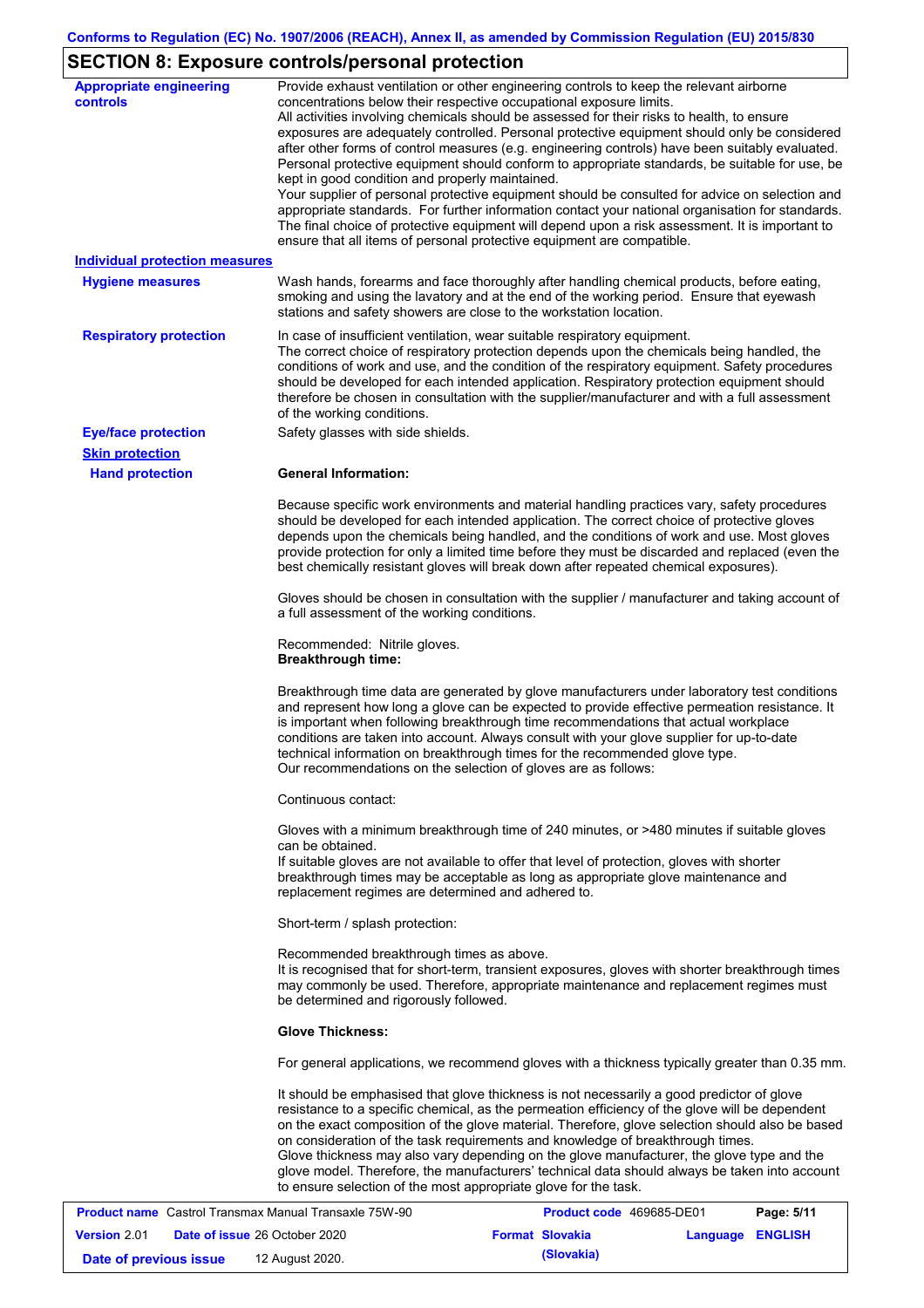# **SECTION 8: Exposure controls/personal protection**

|                                           | Note: Depending on the activity being conducted, gloves of varying thickness may be required<br>for specific tasks. For example:                                                                                                                                                                                                                                                                                                                                                                                                                                                                                                                                                      |
|-------------------------------------------|---------------------------------------------------------------------------------------------------------------------------------------------------------------------------------------------------------------------------------------------------------------------------------------------------------------------------------------------------------------------------------------------------------------------------------------------------------------------------------------------------------------------------------------------------------------------------------------------------------------------------------------------------------------------------------------|
|                                           | • Thinner gloves (down to 0.1 mm or less) may be required where a high degree of manual<br>dexterity is needed. However, these gloves are only likely to give short duration protection and<br>would normally be just for single use applications, then disposed of.                                                                                                                                                                                                                                                                                                                                                                                                                  |
|                                           | • Thicker gloves (up to 3 mm or more) may be required where there is a mechanical (as well<br>as a chemical) risk i.e. where there is abrasion or puncture potential.                                                                                                                                                                                                                                                                                                                                                                                                                                                                                                                 |
| <b>Skin and body</b>                      | Use of protective clothing is good industrial practice.<br>Personal protective equipment for the body should be selected based on the task being<br>performed and the risks involved and should be approved by a specialist before handling this<br>product.<br>Cotton or polyester/cotton overalls will only provide protection against light superficial<br>contamination that will not soak through to the skin. Overalls should be laundered on a regular<br>basis. When the risk of skin exposure is high (e.g. when cleaning up spillages or if there is a<br>risk of splashing) then chemical resistant aprons and/or impervious chemical suits and boots<br>will be required. |
| <b>Refer to standards:</b>                | Respiratory protection: EN 529<br>Gloves: EN 420, EN 374<br>Eye protection: EN 166<br>Filtering half-mask: EN 149<br>Filtering half-mask with valve: EN 405<br>Half-mask: EN 140 plus filter<br>Full-face mask: EN 136 plus filter<br>Particulate filters: EN 143<br>Gas/combined filters: EN 14387                                                                                                                                                                                                                                                                                                                                                                                   |
| <b>Environmental exposure</b><br>controls | Emissions from ventilation or work process equipment should be checked to ensure they<br>comply with the requirements of environmental protection legislation. In some cases, fume<br>scrubbers, filters or engineering modifications to the process equipment will be necessary to<br>reduce emissions to acceptable levels.                                                                                                                                                                                                                                                                                                                                                         |

## **SECTION 9: Physical and chemical properties**

| 9.1 Information on basic physical and chemical properties    |                                                                                                                     |                          |          |                |
|--------------------------------------------------------------|---------------------------------------------------------------------------------------------------------------------|--------------------------|----------|----------------|
| <b>Appearance</b>                                            |                                                                                                                     |                          |          |                |
| <b>Physical state</b>                                        | Liquid.                                                                                                             |                          |          |                |
| <b>Colour</b>                                                | Amber                                                                                                               |                          |          |                |
| <b>Odour</b>                                                 | Not available.                                                                                                      |                          |          |                |
| <b>Odour threshold</b>                                       | Not available.                                                                                                      |                          |          |                |
| pH                                                           | Not available.                                                                                                      |                          |          |                |
| <b>Melting point/freezing point</b>                          | Not available.                                                                                                      |                          |          |                |
| Initial boiling point and boiling<br>range                   | Not available.                                                                                                      |                          |          |                |
| <b>Pour point</b>                                            | $-51 °C$                                                                                                            |                          |          |                |
| <b>Flash point</b>                                           | Open cup: >180°C (>356°F) [Cleveland.]                                                                              |                          |          |                |
| <b>Evaporation rate</b>                                      | Not available.                                                                                                      |                          |          |                |
| <b>Flammability (solid, gas)</b>                             | Not available.                                                                                                      |                          |          |                |
| <b>Upper/lower flammability or</b><br>explosive limits       | Not available.                                                                                                      |                          |          |                |
| <b>Vapour pressure</b>                                       | Not available.                                                                                                      |                          |          |                |
| <b>Vapour density</b>                                        | Not available.                                                                                                      |                          |          |                |
| <b>Relative density</b>                                      | Not available.                                                                                                      |                          |          |                |
| <b>Density</b>                                               | $<$ 1000 kg/m <sup>3</sup> (<1 g/cm <sup>3</sup> ) at 15 <sup>°</sup> C                                             |                          |          |                |
| <b>Solubility(ies)</b>                                       | insoluble in water.                                                                                                 |                          |          |                |
| <b>Partition coefficient: n-octanol/</b><br>water            | Not available.                                                                                                      |                          |          |                |
| <b>Auto-ignition temperature</b>                             | Not available.                                                                                                      |                          |          |                |
| <b>Decomposition temperature</b>                             | Not available.                                                                                                      |                          |          |                |
| <b>Viscosity</b>                                             | Kinematic: 77.58 mm <sup>2</sup> /s (77.58 cSt) at 40°C<br>Kinematic: 14.63 mm <sup>2</sup> /s (14.63 cSt) at 100°C |                          |          |                |
| <b>Product name</b> Castrol Transmax Manual Transaxle 75W-90 |                                                                                                                     | Product code 469685-DE01 |          | Page: 6/11     |
| Version 2.01<br>Date of issue 26 October 2020                |                                                                                                                     | <b>Format Slovakia</b>   | Language | <b>ENGLISH</b> |
| Date of previous issue                                       | 12 August 2020.                                                                                                     | (Slovakia)               |          |                |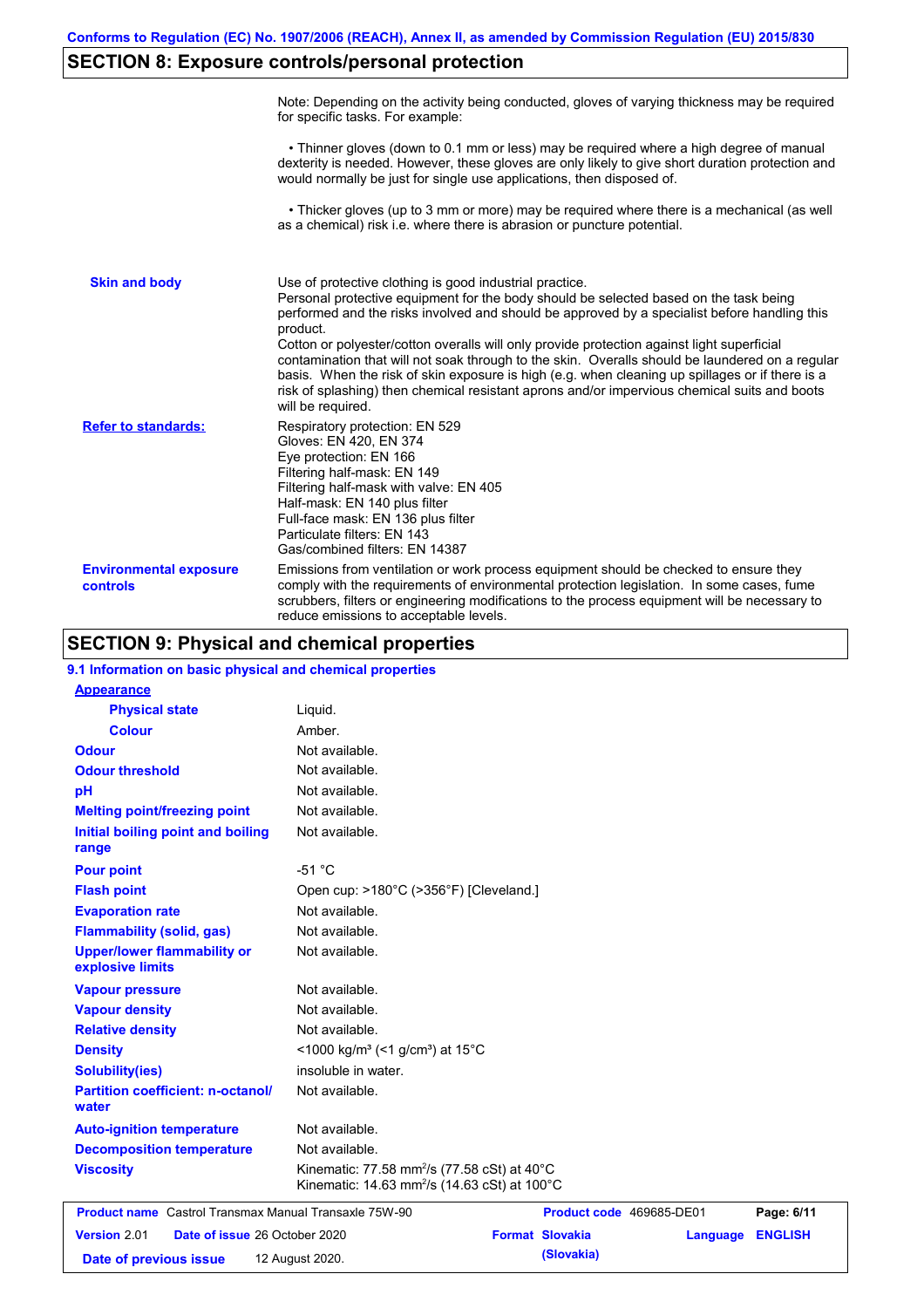# **SECTION 9: Physical and chemical properties**

| <b>Explosive properties</b> | Not available. |
|-----------------------------|----------------|
| <b>Oxidising properties</b> | Not available. |

### **9.2 Other information**

No additional information.

## **SECTION 10: Stability and reactivity**

| <b>10.1 Reactivity</b>                            | No specific test data available for this product. Refer to Conditions to avoid and Incompatible<br>materials for additional information.                                |
|---------------------------------------------------|-------------------------------------------------------------------------------------------------------------------------------------------------------------------------|
| <b>10.2 Chemical stability</b>                    | The product is stable.                                                                                                                                                  |
| <b>10.3 Possibility of</b><br>hazardous reactions | Under normal conditions of storage and use, hazardous reactions will not occur.<br>Under normal conditions of storage and use, hazardous polymerisation will not occur. |
| <b>10.4 Conditions to avoid</b>                   | Avoid all possible sources of ignition (spark or flame).                                                                                                                |
| 10.5 Incompatible materials                       | Reactive or incompatible with the following materials: oxidising materials.                                                                                             |
| <b>10.6 Hazardous</b><br>decomposition products   | Under normal conditions of storage and use, hazardous decomposition products should not be<br>produced.                                                                 |

# **SECTION 11: Toxicological information**

| 11.1 Information on toxicological effects          |                                                                                                                             |
|----------------------------------------------------|-----------------------------------------------------------------------------------------------------------------------------|
| <b>Acute toxicity estimates</b>                    |                                                                                                                             |
| Not available.                                     |                                                                                                                             |
| <b>Information on likely</b><br>routes of exposure | Routes of entry anticipated: Dermal, Inhalation.                                                                            |
| <b>Potential acute health effects</b>              |                                                                                                                             |
| <b>Inhalation</b>                                  | Vapour inhalation under ambient conditions is not normally a problem due to low vapour<br>pressure.                         |
| <b>Ingestion</b>                                   | No known significant effects or critical hazards.                                                                           |
| <b>Skin contact</b>                                | Defatting to the skin. May cause skin dryness and irritation.                                                               |
| <b>Eye contact</b>                                 | No known significant effects or critical hazards.                                                                           |
|                                                    | <b>Symptoms related to the physical, chemical and toxicological characteristics</b>                                         |
| <b>Inhalation</b>                                  | May be harmful by inhalation if exposure to vapour, mists or fumes resulting from thermal<br>decomposition products occurs. |
| <b>Ingestion</b>                                   | No specific data.                                                                                                           |
| <b>Skin contact</b>                                | Adverse symptoms may include the following:<br>irritation<br>dryness<br>cracking                                            |
| <b>Eye contact</b>                                 | No specific data.                                                                                                           |
|                                                    | Delayed and immediate effects as well as chronic effects from short and long-term exposure                                  |
| <b>Inhalation</b>                                  | Overexposure to the inhalation of airborne droplets or aerosols may cause irritation of the<br>respiratory tract.           |
| <b>Ingestion</b>                                   | Ingestion of large quantities may cause nausea and diarrhoea.                                                               |
| <b>Skin contact</b>                                | Prolonged or repeated contact can defat the skin and lead to irritation and/or dermatitis.                                  |
| <b>Eye contact</b>                                 | Potential risk of transient stinging or redness if accidental eye contact occurs.                                           |
| <b>Potential chronic health effects</b>            |                                                                                                                             |
| <b>General</b>                                     | No known significant effects or critical hazards.                                                                           |
| <b>Carcinogenicity</b>                             | No known significant effects or critical hazards.                                                                           |
| <b>Mutagenicity</b>                                | No known significant effects or critical hazards.                                                                           |
| <b>Developmental effects</b>                       | No known significant effects or critical hazards.                                                                           |
| <b>Fertility effects</b>                           | No known significant effects or critical hazards.                                                                           |

| <b>Product name</b> Castrol Transmax Manual Transaxle 75W-90 |                                      | <b>Product code</b> 469685-DE01 |                        | Page: 7/11       |  |
|--------------------------------------------------------------|--------------------------------------|---------------------------------|------------------------|------------------|--|
| <b>Version</b> 2.01                                          | <b>Date of issue 26 October 2020</b> |                                 | <b>Format Slovakia</b> | Language ENGLISH |  |
| Date of previous issue                                       | 12 August 2020.                      |                                 | (Slovakia)             |                  |  |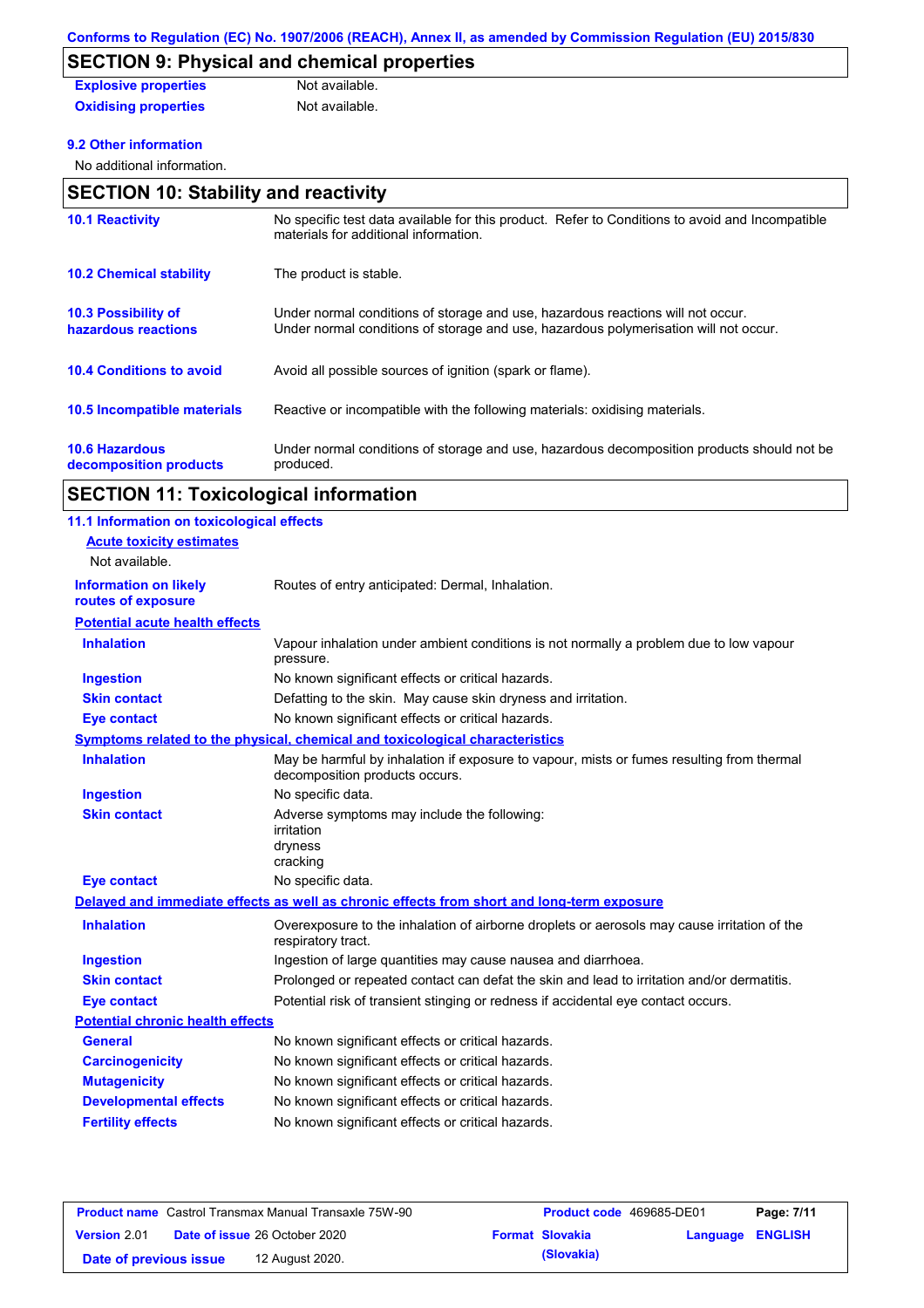### **SECTION 12: Ecological information**

### **12.1 Toxicity**

**Environmental hazards** Not classified as dangerous

#### **12.2 Persistence and degradability**

Partially biodegradable.

#### **12.3 Bioaccumulative potential**

This product is not expected to bioaccumulate through food chains in the environment.

| <b>12.4 Mobility in soil</b>                                  |                                                                      |
|---------------------------------------------------------------|----------------------------------------------------------------------|
| <b>Soil/water partition</b><br>coefficient (K <sub>oc</sub> ) | Not available.                                                       |
| <b>Mobility</b>                                               | Spillages may penetrate the soil causing ground water contamination. |

### **12.5 Results of PBT and vPvB assessment**

Product does not meet the criteria for PBT or vPvB according to Regulation (EC) No. 1907/2006, Annex XIII.

#### **12.6 Other adverse effects**

| <b>Other ecological information</b> | Spills may form a film on water surfaces causing physical damage to organisms. Oxygen |
|-------------------------------------|---------------------------------------------------------------------------------------|
|                                     | transfer could also be impaired.                                                      |

### **SECTION 13: Disposal considerations**

### **13.1 Waste treatment methods**

### **Product**

**Methods of disposal**

Where possible, arrange for product to be recycled. Dispose of via an authorised person/ licensed waste disposal contractor in accordance with local regulations.

### **Hazardous waste** Yes.

#### **European waste catalogue (EWC)**

| <b>Waste code</b> | <b>Waste designation</b>                |
|-------------------|-----------------------------------------|
| $130208*$         | other engine, gear and lubricating oils |
| .<br>.            | .<br>.<br>.<br>$\cdots$                 |

However, deviation from the intended use and/or the presence of any potential contaminants may require an alternative waste disposal code to be assigned by the end user.

#### **Packaging**

| <b>Methods of disposal</b> | Where possible, arrange for product to be recycled. Dispose of via an authorised person/                                                                                                                                                |
|----------------------------|-----------------------------------------------------------------------------------------------------------------------------------------------------------------------------------------------------------------------------------------|
|                            | licensed waste disposal contractor in accordance with local regulations.                                                                                                                                                                |
| <b>Special precautions</b> | This material and its container must be disposed of in a safe way. Empty containers or liners<br>may retain some product residues. Avoid dispersal of spilt material and runoff and contact with<br>soil, waterways, drains and sewers. |
| <b>References</b>          | Commission 2014/955/EU<br>Directive 2008/98/EC                                                                                                                                                                                          |

## **SECTION 14: Transport information**

|                                                | <b>ADR/RID</b>                                               | <b>ADN</b>     | <b>IMDG</b>                          | <b>IATA</b>                       |
|------------------------------------------------|--------------------------------------------------------------|----------------|--------------------------------------|-----------------------------------|
| 14.1 UN number                                 | Not regulated.                                               | Not regulated. | Not regulated.                       | Not regulated.                    |
| 14.2 UN proper<br>shipping name                |                                                              |                |                                      |                                   |
| <b>14.3 Transport</b><br>hazard class(es)      |                                                              |                |                                      |                                   |
| 14.4 Packing<br>group                          |                                                              |                |                                      |                                   |
| 14.5<br><b>Environmental</b><br><b>hazards</b> | No.                                                          | No.            | No.                                  | No.                               |
|                                                | <b>Product name</b> Castrol Transmax Manual Transaxle 75W-90 |                | Product code 469685-DE01             | Page: 8/11                        |
| <b>Version 2.01</b><br>Date of previous issue  | <b>Date of issue 26 October 2020</b><br>12 August 2020.      |                | <b>Format Slovakia</b><br>(Slovakia) | <b>ENGLISH</b><br><b>Language</b> |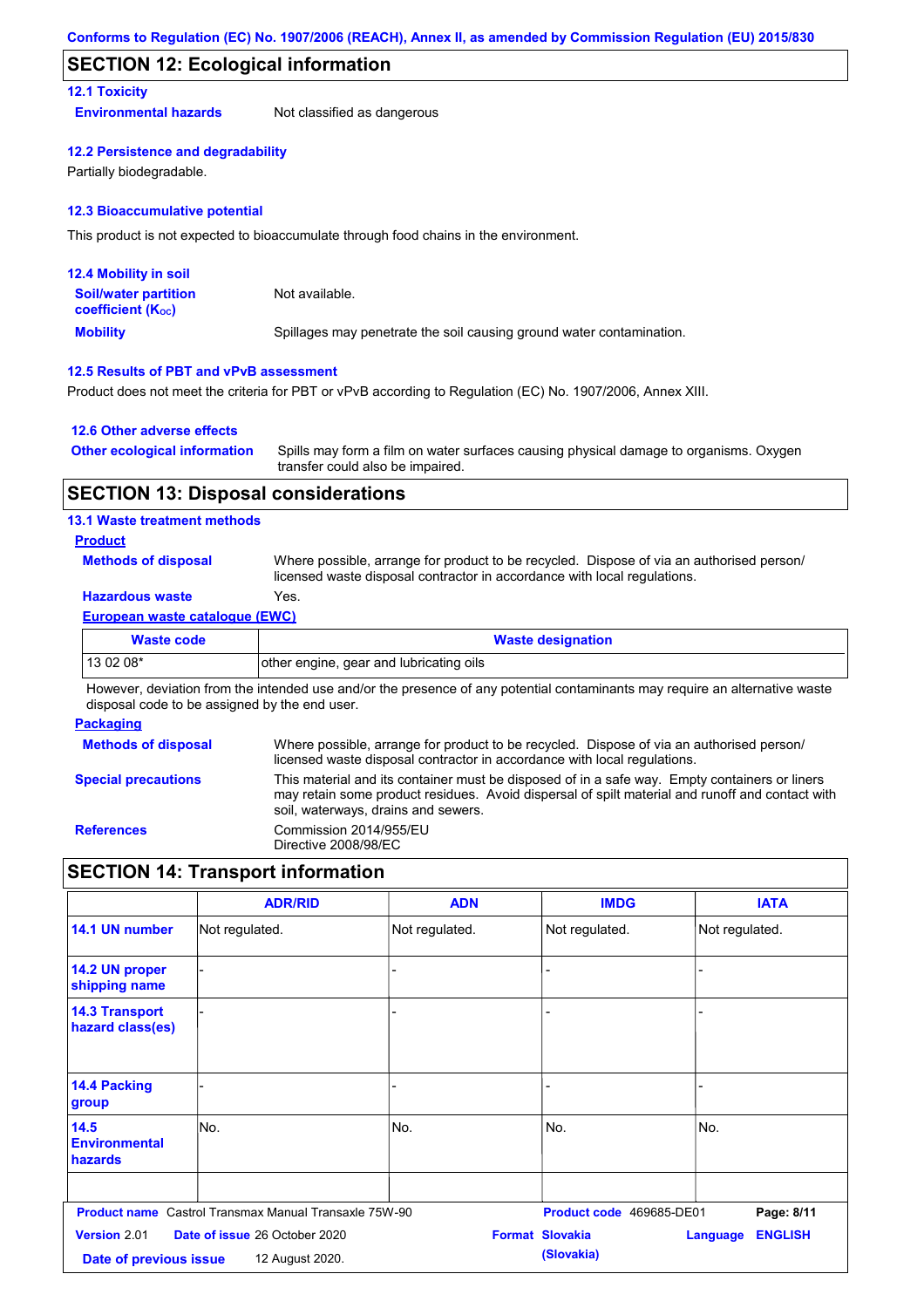|                                                                                                                                                                                                                | Conforms to Regulation (EC) No. 1907/2006 (REACH), Annex II, as amended by Commission Regulation (EU) 2015/830                                                                            |
|----------------------------------------------------------------------------------------------------------------------------------------------------------------------------------------------------------------|-------------------------------------------------------------------------------------------------------------------------------------------------------------------------------------------|
| <b>SECTION 14: Transport information</b>                                                                                                                                                                       |                                                                                                                                                                                           |
| <b>Additional</b><br>information                                                                                                                                                                               |                                                                                                                                                                                           |
| <b>14.6 Special precautions for</b><br>user                                                                                                                                                                    | Not available.                                                                                                                                                                            |
| <b>14.7 Transport in bulk</b><br>according to Annex II of<br><b>Marpol and the IBC Code</b>                                                                                                                    | Not available.                                                                                                                                                                            |
| <b>SECTION 15: Regulatory information</b>                                                                                                                                                                      |                                                                                                                                                                                           |
| EU Regulation (EC) No. 1907/2006 (REACH)<br><b>Annex XIV - List of substances subject to authorisation</b><br><b>Annex XIV</b><br>None of the components are listed.<br><b>Substances of very high concern</b> | 15.1 Safety, health and environmental regulations/legislation specific for the substance or mixture                                                                                       |
| None of the components are listed.                                                                                                                                                                             |                                                                                                                                                                                           |
| <b>Other regulations</b><br><b>REACH Status</b>                                                                                                                                                                | The company, as identified in Section 1, sells this product in the EU in compliance with the<br>current requirements of REACH.                                                            |
| <b>United States inventory</b><br>(TSCA 8b)                                                                                                                                                                    | All components are active or exempted.                                                                                                                                                    |
| <b>Australia inventory (AICS)</b>                                                                                                                                                                              | All components are listed or exempted.                                                                                                                                                    |
| <b>Canada inventory</b>                                                                                                                                                                                        | All components are listed or exempted.                                                                                                                                                    |
| <b>China inventory (IECSC)</b>                                                                                                                                                                                 | All components are listed or exempted.                                                                                                                                                    |
| <b>Japan inventory (ENCS)</b>                                                                                                                                                                                  | All components are listed or exempted.                                                                                                                                                    |
| <b>Korea inventory (KECI)</b>                                                                                                                                                                                  | All components are listed or exempted.                                                                                                                                                    |
| <b>Philippines inventory</b><br>(PICCS)                                                                                                                                                                        | All components are listed or exempted.                                                                                                                                                    |
| <b>Taiwan Chemical</b><br><b>Substances Inventory</b><br>(TCSI)                                                                                                                                                | All components are listed or exempted.                                                                                                                                                    |
| Ozone depleting substances (1005/2009/EU)<br>Not listed.                                                                                                                                                       |                                                                                                                                                                                           |
| <b>Prior Informed Consent (PIC) (649/2012/EU)</b><br>Not listed.                                                                                                                                               |                                                                                                                                                                                           |
| <b>EU - Water framework directive - Priority substances</b><br>None of the components are listed.<br><b>Seveso Directive</b><br>This product is not controlled under the Seveso Directive.                     |                                                                                                                                                                                           |
| <b>15.2 Chemical safety</b><br>assessment                                                                                                                                                                      | A Chemical Safety Assessment has been carried out for one or more of the substances within<br>this mixture. A Chemical Safety Assessment has not been carried out for the mixture itself. |

# **SECTION 16: Other information**

| <b>Abbreviations and acronyms</b>                            | ADN = European Provisions concerning the International Carriage of Dangerous Goods by<br>Inland Waterway<br>ADR = The European Agreement concerning the International Carriage of Dangerous Goods by<br>Road<br>$ATE = Acute Toxicity Estimate$<br>BCF = Bioconcentration Factor<br>CAS = Chemical Abstracts Service<br>CLP = Classification, Labelling and Packaging Regulation [Regulation (EC) No. 1272/2008]<br>CSA = Chemical Safety Assessment<br>CSR = Chemical Safety Report<br>DMFL = Derived Minimal Fffect Level<br>DNEL = Derived No Effect Level |                          |          |                |
|--------------------------------------------------------------|---------------------------------------------------------------------------------------------------------------------------------------------------------------------------------------------------------------------------------------------------------------------------------------------------------------------------------------------------------------------------------------------------------------------------------------------------------------------------------------------------------------------------------------------------------------|--------------------------|----------|----------------|
| <b>Product name</b> Castrol Transmax Manual Transaxle 75W-90 |                                                                                                                                                                                                                                                                                                                                                                                                                                                                                                                                                               | Product code 469685-DE01 |          | Page: 9/11     |
| Version 2.01                                                 | Date of issue 26 October 2020                                                                                                                                                                                                                                                                                                                                                                                                                                                                                                                                 | <b>Format Slovakia</b>   | Language | <b>ENGLISH</b> |
| Date of previous issue                                       | 12 August 2020.                                                                                                                                                                                                                                                                                                                                                                                                                                                                                                                                               | (Slovakia)               |          |                |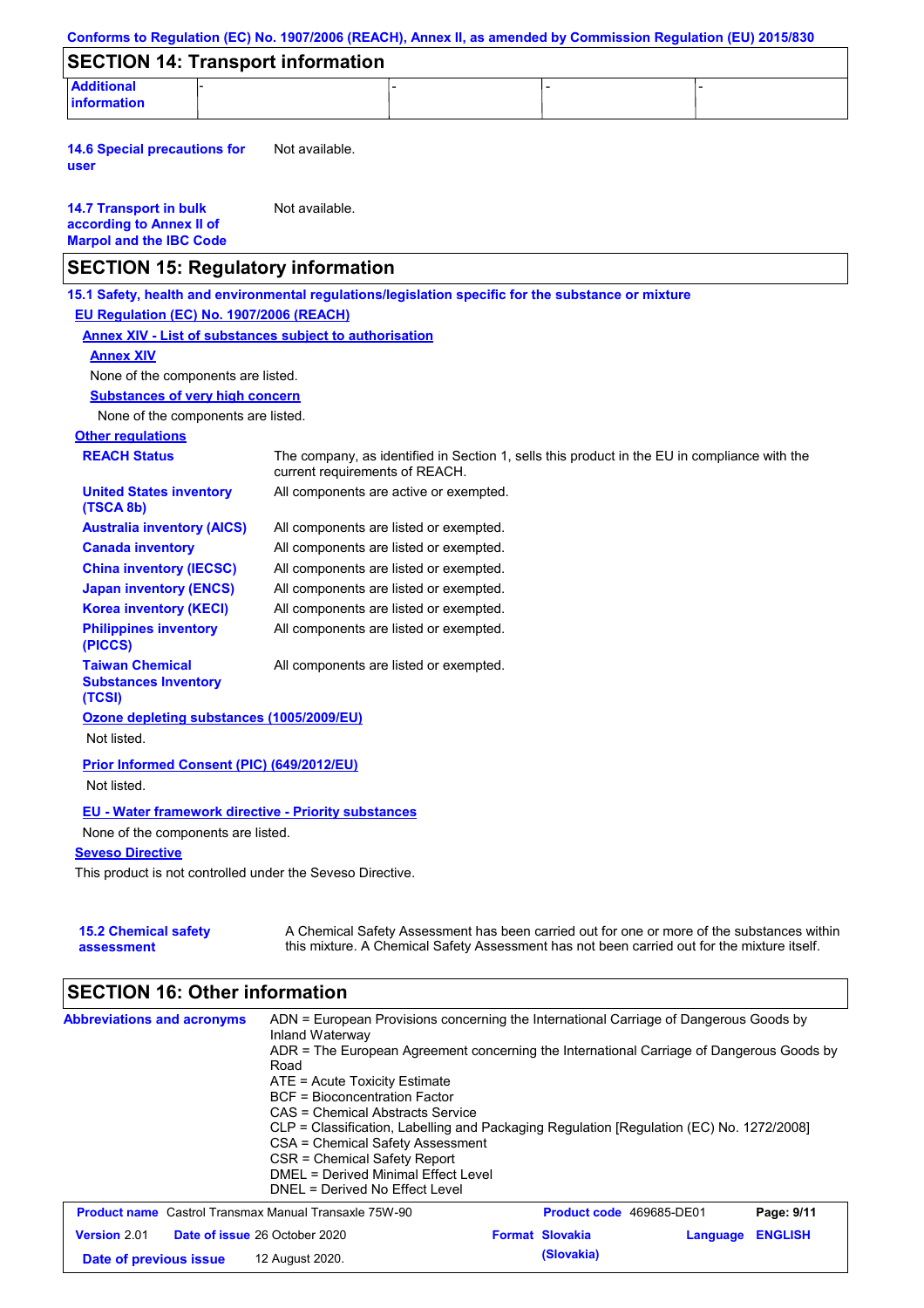### **SECTION 16: Other information**

| EINECS = European Inventory of Existing Commercial chemical Substances                  |
|-----------------------------------------------------------------------------------------|
| ES = Exposure Scenario                                                                  |
| EUH statement = CLP-specific Hazard statement                                           |
| EWC = European Waste Catalogue                                                          |
| GHS = Globally Harmonized System of Classification and Labelling of Chemicals           |
| IATA = International Air Transport Association                                          |
| IBC = Intermediate Bulk Container                                                       |
| IMDG = International Maritime Dangerous Goods                                           |
| LogPow = logarithm of the octanol/water partition coefficient                           |
| MARPOL = International Convention for the Prevention of Pollution From Ships, 1973 as   |
| modified by the Protocol of 1978. ("Marpol" = marine pollution)                         |
| OECD = Organisation for Economic Co-operation and Development                           |
| PBT = Persistent, Bioaccumulative and Toxic                                             |
| <b>PNEC = Predicted No Effect Concentration</b>                                         |
| REACH = Registration, Evaluation, Authorisation and Restriction of Chemicals Regulation |
| [Requlation (EC) No. 1907/2006]                                                         |
| RID = The Regulations concerning the International Carriage of Dangerous Goods by Rail  |
| <b>RRN = REACH Registration Number</b>                                                  |
| SADT = Self-Accelerating Decomposition Temperature                                      |
| SVHC = Substances of Very High Concern                                                  |
| STOT-RE = Specific Target Organ Toxicity - Repeated Exposure                            |
| STOT-SE = Specific Target Organ Toxicity - Single Exposure                              |
| TWA = Time weighted average                                                             |
| $UN = United Nations$                                                                   |
| UVCB = Complex hydrocarbon substance                                                    |
| VOC = Volatile Organic Compound                                                         |
| vPvB = Very Persistent and Very Bioaccumulative                                         |
| Varies = may contain one or more of the following 64741-88-4 / RRN 01-2119488706-23,    |
| 64741-89-5 / RRN 01-2119487067-30, 64741-95-3 / RRN 01-2119487081-40, 64741-96-4/ RRN   |
| 01-2119483621-38, 64742-01-4 / RRN 01-2119488707-21, 64742-44-5 / RRN                   |
| 01-2119985177-24, 64742-45-6, 64742-52-5 / RRN 01-2119467170-45, 64742-53-6 / RRN       |
| 01-2119480375-34, 64742-54-7 / RRN 01-2119484627-25, 64742-55-8 / RRN                   |
| 01-2119487077-29, 64742-56-9 / RRN 01-2119480132-48, 64742-57-0 / RRN                   |
| 01-2119489287-22, 64742-58-1, 64742-62-7 / RRN 01-2119480472-38, 64742-63-8,            |
| 64742-65-0 / RRN 01-2119471299-27, 64742-70-7 / RRN 01-2119487080-42, 72623-85-9 /      |
| RRN 01-2119555262-43, 72623-86-0 / RRN 01-2119474878-16, 72623-87-1 / RRN               |
| 01-2119474889-13                                                                        |
|                                                                                         |

#### **Procedure used to derive the classification according to Regulation (EC) No. 1272/2008 [CLP/GHS]**

| <b>Classification</b>                                  |                            | <b>Justification</b>                          |
|--------------------------------------------------------|----------------------------|-----------------------------------------------|
| Not classified.                                        |                            |                                               |
| <b>Full text of abbreviated H</b><br><b>statements</b> | H304                       | May be fatal if swallowed and enters airways. |
| <b>Full text of classifications</b><br>[CLP/GHS]       | Asp. Tox. 1, H304          | <b>ASPIRATION HAZARD - Category 1</b>         |
| <b>History</b>                                         |                            |                                               |
| Date of issue/ Date of<br>revision                     | 26/10/2020.                |                                               |
| Date of previous issue                                 | 12/08/2020.                |                                               |
| <b>Prepared by</b>                                     | <b>Product Stewardship</b> |                                               |

### **Indicates information that has changed from previously issued version.**

#### **Notice to reader**

All reasonably practicable steps have been taken to ensure this data sheet and the health, safety and environmental information contained in it is accurate as of the date specified below. No warranty or representation, express or implied is made as to the accuracy or completeness of the data and information in this data sheet.

The data and advice given apply when the product is sold for the stated application or applications. You should not use the product other than for the stated application or applications without seeking advice from BP Group.

It is the user's obligation to evaluate and use this product safely and to comply with all applicable laws and regulations. The BP Group shall not be responsible for any damage or injury resulting from use, other than the stated product use of the material, from any failure to adhere to recommendations, or from any hazards inherent in the nature of the material. Purchasers of the product for supply to a third party for use at work, have a duty to take all necessary steps to ensure that any person handling or using the product is provided with the information in this sheet. Employers have a duty to tell employees and others who may be affected of any hazards described in this sheet and of any precautions that should be taken. You can contact the BP Group to ensure that this document is the most current available. Alteration of this document is strictly prohibited.

| <b>Product name</b> Castrol Transmax Manual Transaxle 75W-90 |  | <b>Product code</b> 469685-DE01      |  | Page: 10/11            |                  |  |
|--------------------------------------------------------------|--|--------------------------------------|--|------------------------|------------------|--|
| <b>Version 2.01</b>                                          |  | <b>Date of issue 26 October 2020</b> |  | <b>Format Slovakia</b> | Language ENGLISH |  |
| Date of previous issue                                       |  | 12 August 2020.                      |  | (Slovakia)             |                  |  |